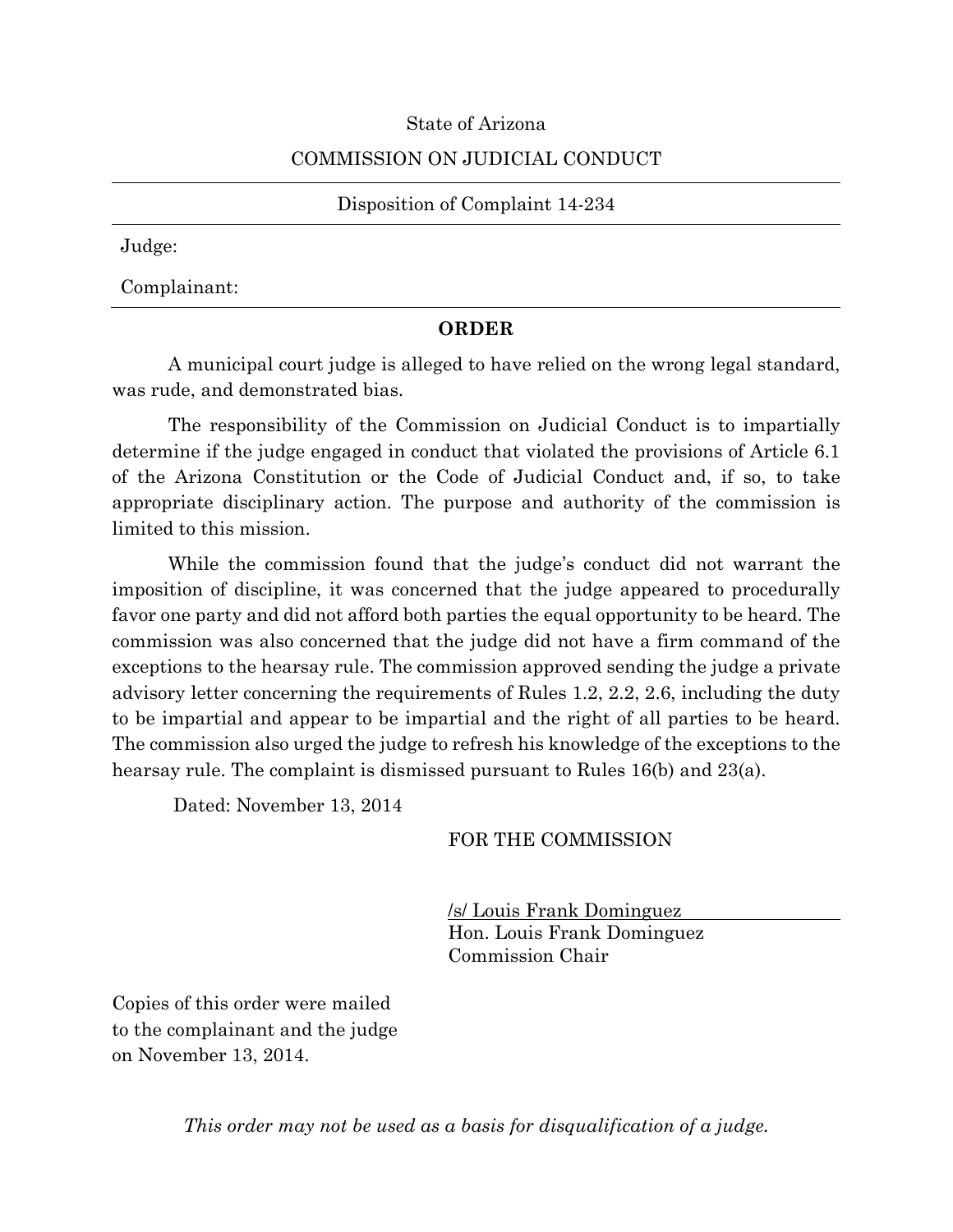$2014 - 234$ 

Arizona Commission on Judicial Conduct 1501 W Washington Ste. 229 Phoenix AZ 85007  $(602)$  452-3200

 $cc$ :

matter involving a violent I had a difficult time lately due to an individual named , date of birth . The . case in , and reviewed by a judge upon demand for a hearing in then a tenant, hid inside, jumped was occasioned when (a) on out and assaulted me within a commercial building owned by my LLC on and (b) in a motor trespassed on the commercial property and shouting obscenities at me. vehicle with The latter event occurred a few hours after I got the attempted to run me down on  $\sim 10^{-1}$ After he was served with it on during the also violated the by sending me a harassing email on demanding money.

I am sending a copy of this complaint to the

because it involves what looks to me like collusion between a perpetrator of the violent crimes of which I, an have municipal judge and the relationship between me and been the victim. Although there was a and not a the criminal, the indifferent and even hostile response of officials, like the judge who heard this victims of violent and matter, is, I think, typical of the obstacles to justice for misogynist crimes. That is why I think it is appropriate that I make the following facts known to in addition to the Commission.

. He presided The subject of this complaint is . The judge did not invoke an appropriate standard of proof; he did over the hearing on  $\mathbb{R}^{\mathbb{Z}^{\times}}$ not let me speak, in violation of the canon of judicial conduct that judges must maintain patience; and he showed bias toward the defendant.

The judge permitted the defendant to make a ten minute presentation to the court and to present the court with an unauthenticated document which the judge accepted when handed over by the defendant.

By contrast, every time I tried to speak, the judge interrupted me. I did not get to speak at any time for more than twenty seconds without the judge interrupting me.

The judge did not let me present any papers for inclusion in the court file. Specifically, he refused to admit the following documents into evidence and would not accept them from me: